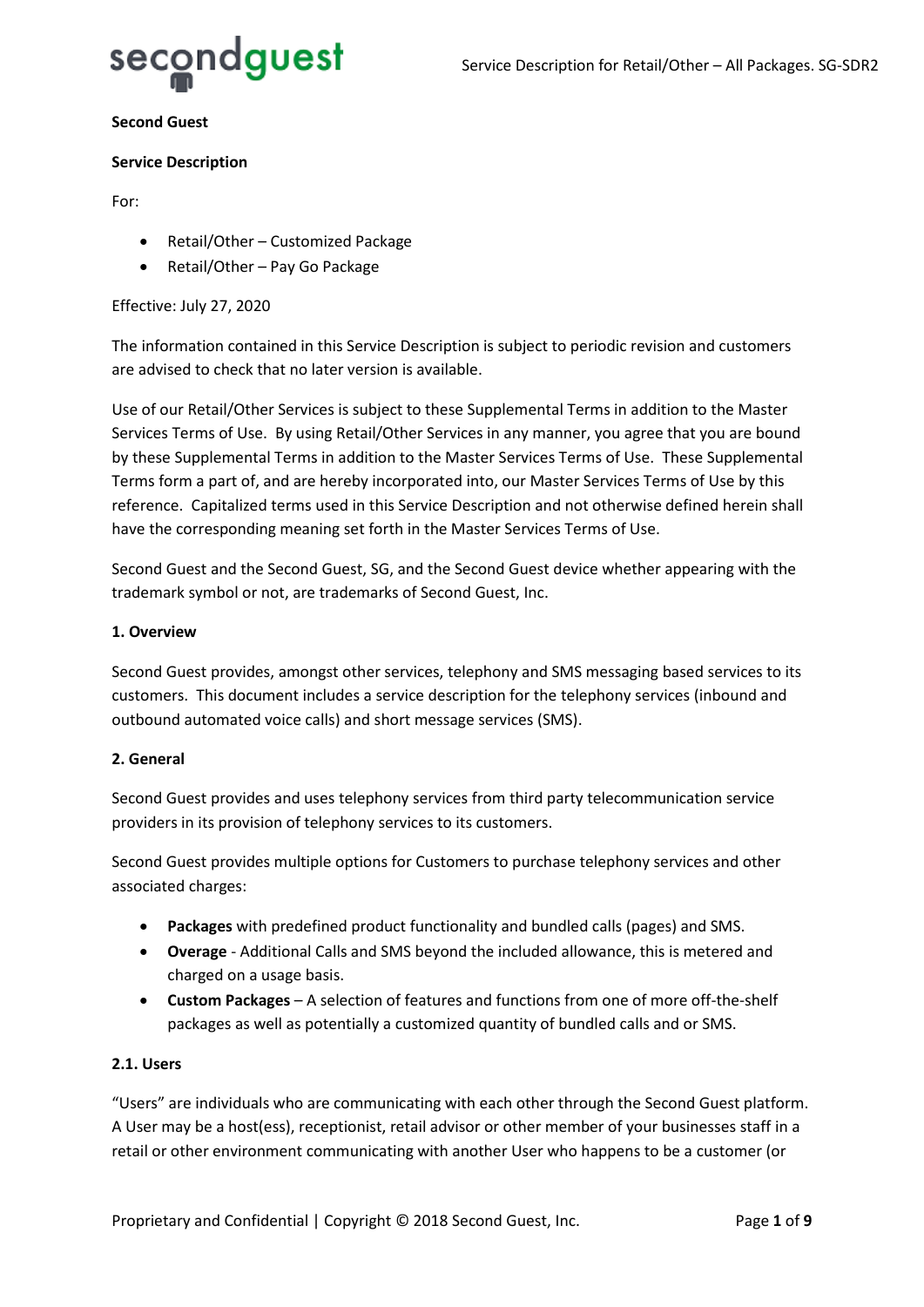# secondguest

prospective customer) visiting the retail or other location type who has been added to the wait list and then notified when you are ready for them.

The same applies for other hospitality industries where the Second Guest platform it used. A User is still considered a User even after they have consumed the services they had reserved as the communication will then likely continue to be used for subsequent marketing and/or survey communications.

A User may never have been added to a wait list and may have instead had their data imported or added to the Second Guest platform by the Customer for the purposes of surveys and/or marketing or other possible applications of the platform.

# **2.2. Guests**

"Guests" are Users who are counted each and every time they're added to a waitlist for an applicable Reservation Location, such Guests may be added multiple times at the same time within a Customer Account be it at the same or different Reservation Locations with each such addition to a waitlist counted separately.

There may be an inclusive allowance (maximum quantity) of Guests per calendar month associated with the relevant Package bundle, as detailed on the Order. A period of sustained deviation above this inclusive allowance may at the Supplier's sole discretion result in the Supplier needing to either; increase the Package price, or introduce additional Fees (i.e. for Guests not falling within a relevant Package bundle), or some combination of these remedies. Any such action will be proportional basis the percentage of additional Guests beyond the inclusive allowance of Guests per calendar month.

Customer will be able to operate the platform for; (1) Guests who do not provide a cell phone number when they are added to the waitlist; (2) Guests who are provided with a traditional radio pager / buzzer but tracked via the waitlist; at all applicable Reservation Locations for which the Customer has requested such functionality be activated, such Guests will not be expected to consume any allowance of SG-Calls or SMS.

# **2.3. Type of Calls and SMS**

For any Packages or Custom Packages, as well as for Overage, the location(s) where the Customer accesses the Second Guest platform from are relevant. Location is defined as the country that the User accessing the platform operates from.

There are two (2) types of telephone calls and SMS message that the platform can make or receive. Thus, there are two (2) types of SG-Calls and SMS with the following definitions:

"**Domestic**" Includes all inbound and outbound calls or SMS received or placed by Users within the geographical country borders of the country that the User operates from whereby the User is not currently roaming and their mobile phone or cell phone is registered on their home network. It includes calls and SMS to and from landlines as well as calls and SMS to and from mobile or cell phones within the country. The country code of the User's phone number will in most cases match that of the country whose borders they are located in.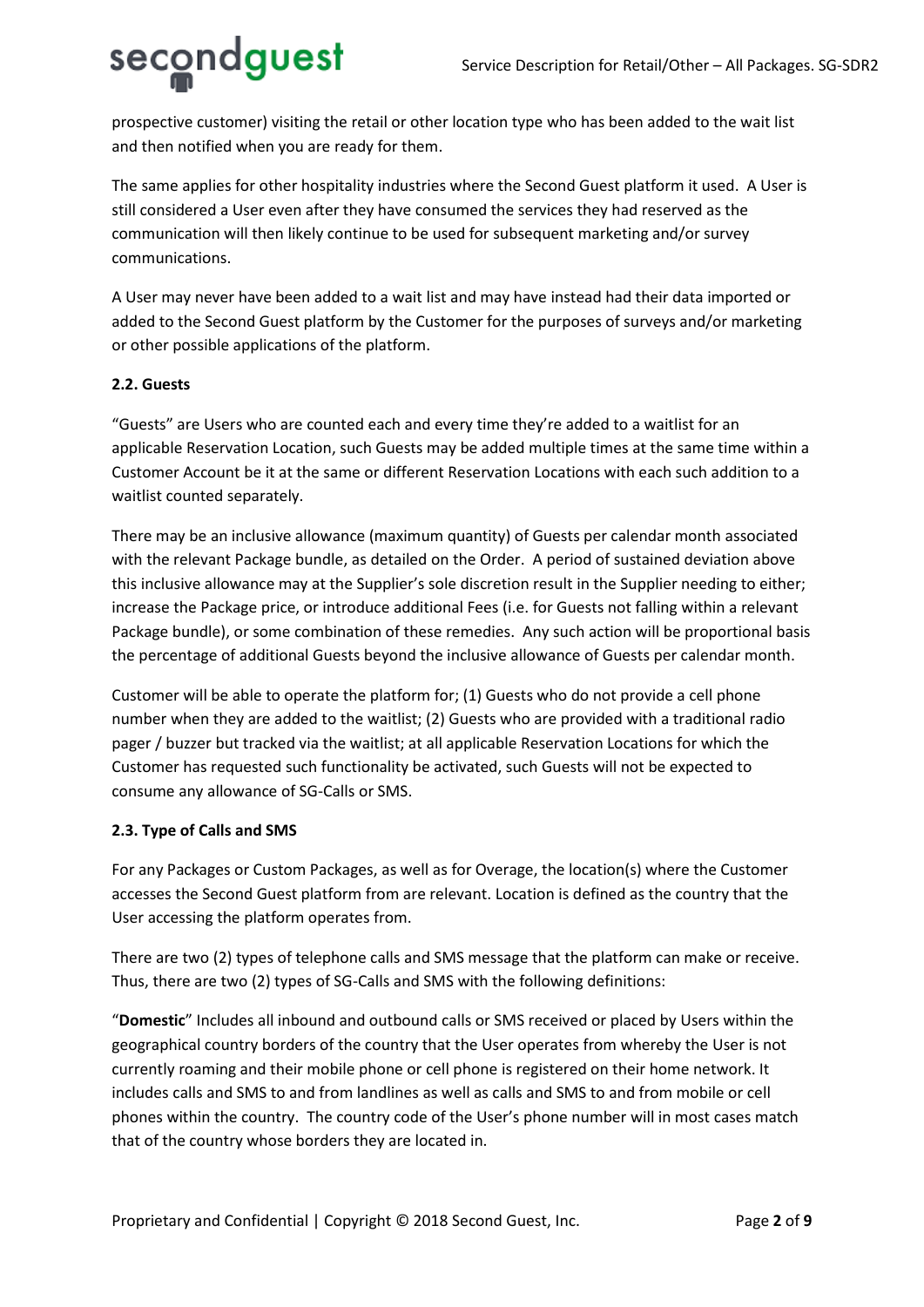secondguest "**International**" Includes all inbound and outbound calls received or placed by Users across geographic country borders to or from the country that the User operates from. This applies to all countries independently. A User is considered to operate from the country where their mobile phone or cell phone is registered and where their home network provider is located. They may be roaming and their mobile phone or cell phone may therefore be registered on a provider in the country other than where their home network is located, a call or SMS to or from this number will still be deemed an international call.

**Notes:** Any calls or SMS to or from premium rate numbers and all rates for any premium calls or SMS are excluded from Base, Additional Packages and Overage. Second Guest will attempt to block registration of such numbers on the platform and will further make efforts to block any calls or SMS to such numbers. See the Number Validation section below for more detail on this.

# **2.4. Blocked Countries and Services**

Second Guest has identified countries that are; embargoed; or uneconomical at this time due to the cost of meeting local regulations; or there's an increased risk of telecommunications fraud. As such, Second Guest has taken the decision to place an automatic block on connections to these countries. The list of blocked countries and services includes:

- Afghanistan
- Albania
- Algeria
- Andorra
- Angola
- Anguilla
- Antigua
- Armenia
- Ascension Island
- Azerbaijan
- Barbados
- Belarus
- Benin
- Bhutan
- Bosnia and Herzegovina
- Botswana
- British Virgin Islands
- Brunei
- Burkina Faso
- Burundi
- Cambodia
- Cameroon
- Canada\*
- Cape Verde
- Central African Republic
- Chad
- Commonwealth of Dominica
- Gabon
- Gambia
- Ghana
- Global Mobile Satellite System
- Grenada
- Guam
- Guinea-Bissau
- Haiti
- Inmarsat
- Iran
- Ivory Coast
- Jamaica
- Kenya
- Kiribati
- Kyrgyzstan
- Lesotho
- Liberia
- Libya
- Liechtenstein
- Madagascar
- Malawi
- Maldives
- Mali
- Marshall Islands
- Mauritania
- Mauritius
- Micronesia
- Montenegro
- Reunion / Mayotte
- Rwanda
- Saint Helena
- Saint Pierre and Miquelon
- Saint Vincent
- Samoa
- San Marino
- São Tomé and Príncipe
- **Senegal**
- Serbia
- Seychelles
- Sierra Leone
- **Singapore**
- Solomon Islands
- Somalia
- South Sudan
- Sudan
- Suriname
- Swaziland
- **Syria**
- Taiwan
- Tajikistan
- Tanzania
- Togo
- Tonga
- Trinidad and Tobago

Proprietary and Confidential | Copyright © 2018 Second Guest, Inc. Page **3** of 9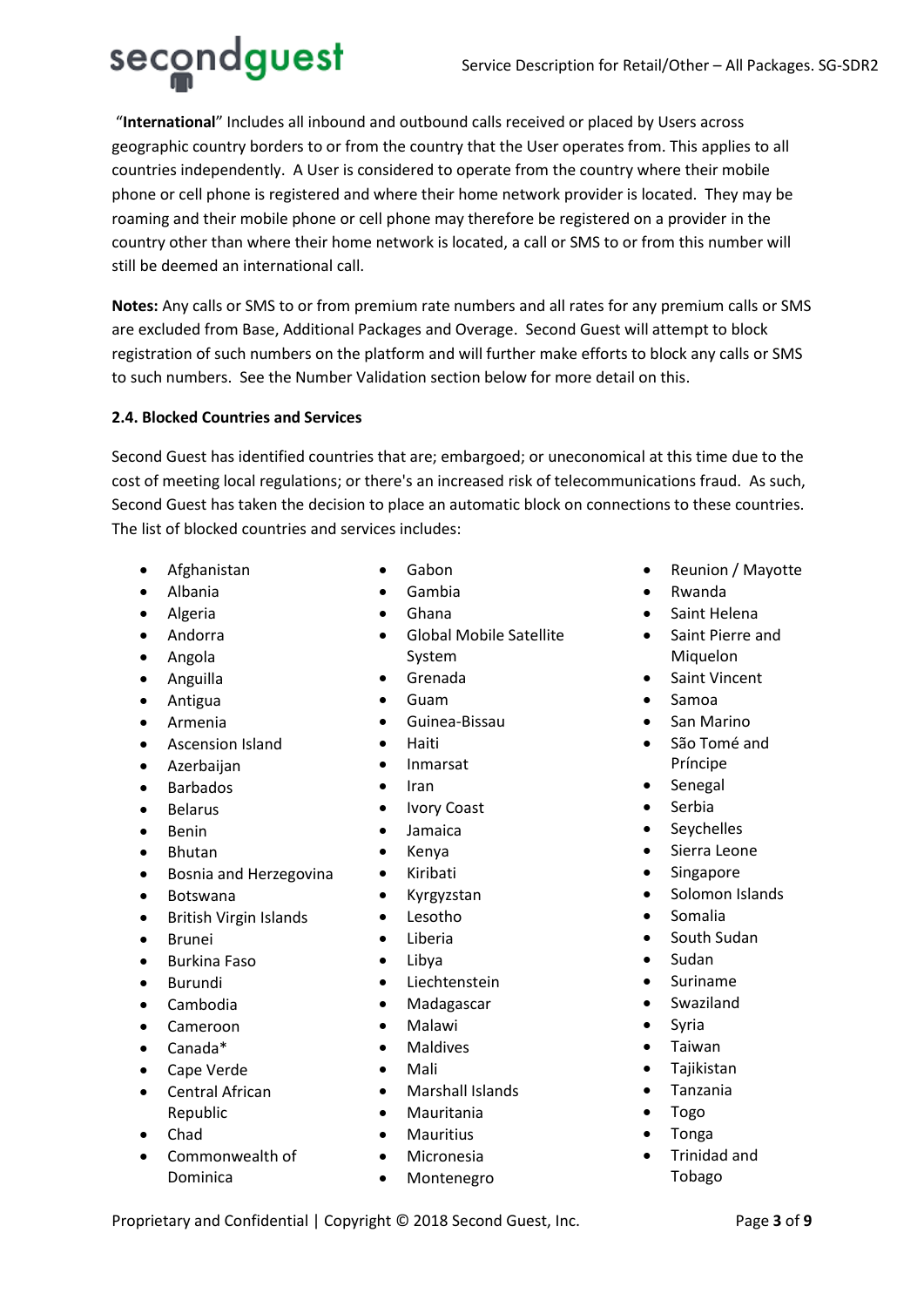

- Cook Islands
- Crimea
- Cuba
- Democratic Republic of Congo
- East Timor
- Equatorial Guinea
- Eritrea
- Estonia
- Ethiopia
- Faroe Islands
- Fiji
- France
- French Polynesia
- Montserrat
- Morocco
- Mozambique
- Myanmar
- Namibia
- Nauru
- Nepal
- New Caledonia
- Niger
- North Korea
- Northern Mariana Islands
- Oman
- Palau
- Papua New Guinea
- Turkmenistan
- Turks and Caicos
- Uganda
- United Arab Emirates
- United States\*
- Uzbekistan
- Vanuatu
- Vatican City
- Wallis and Futuna
- Yemen
- Zambia
- Zimbabwe

#### Important Notes:

\*The United States and Canada are only barred for certain Retail/Other Silver & Gold package functionality, and potentially some customized package functionality. The core waitlist and paging functionality as provided in Retail/Other Bronze packages is not barred.

#### **2.5. Telephone Numbers**

Customer acknowledges and agrees that its use of the Services or any of the telephone numbers that Second Guest may provide in connection with use of the Services do not grant Customer any ownership or other rights in the telephone number other than the limited, revocable use rights expressly set forth in this Agreement. Customer does not have the right to use those telephone numbers indefinitely. Customer acknowledges and agrees that telephone numbers which Second Guest provisions may be reclaimed by Second Guest or the applicable supplier from time to time during the Term, and may be re-assigned to other customers after the Term. Second Guest reserves the right to reclaim any phone number from Customer's Account if Customer does not send sufficient traffic over that phone number such that the phone number is unutilized or underutilized, as defined by any local, federal, and/or national regulatory agency and/or governmental organization with oversight over the relevant phone number and numbering plan. If Second Guest seeks to reclaim a phone number from Customer's Account, excluding suspended, terminated, and trial accounts, Second Guest will provide at least two (2) weeks' advance notice via email where possible within commercial reason, except where Second Guest is prevented from doing so by the applicable regulatory agency or governmental organization. Second Guest also reserves the right to reclaim phone numbers from accounts suspended for failure to pay and/or suspended for suspected fraud. Customer may not transfer or assign the telephone numbers Second Guest provides to Customer unless otherwise mutually agreed by the Parties in writing.

#### **2.6. Number Validation**

When a phone number is captured on the Second Guest platform we will make reasonable efforts to validate the phone number which may include relaying the phone number only to Third Party Information Sources for further checks aimed at combating fraud and identifying premium rate numbers. These Services use proprietary algorithms designed to reduce time to market by using one

Proprietary and Confidential | Copyright © 2018 Second Guest, Inc. Page 4 of 9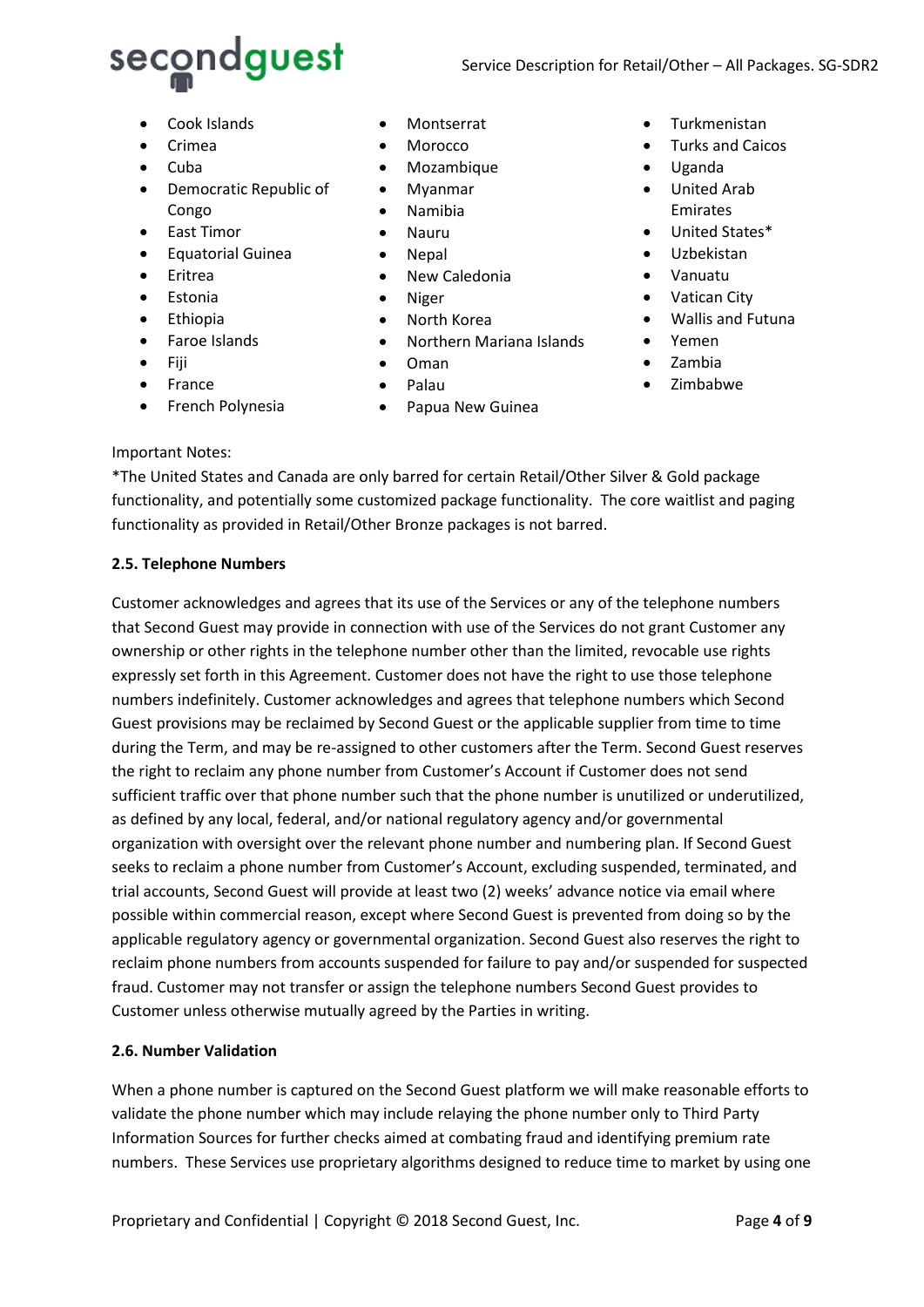

API that connects to multiple data sources, and to increase the accuracy of information provided to you by consolidating information received from multiple portability, telecommunications, and other databases. These Services inherently rely upon data derived from third party and public sources that are not under our control. Although our proprietary algorithm is designed to detect conflicts in and increase the accuracy of reported information, we do not verify or evaluate each piece of data, and neither we nor our suppliers make any guarantees or warranties, express or implied, about any of the information offered or provided, including, without limitation, warranties relating to accuracy, availability, or results of use. We also have no control over and accept no liability in connection with the telephone numbers submitted for verification purposes to our platform. We prohibit use of our services to impersonate others and for other fraudulent purposes (see our Acceptable Use Policy) but we do not accept responsibility for third party actions.

Any personally identifiable information that we obtain whilst performing number validation is subject to our Privacy Policy. We need to provide the telephone number and related information you submit to these Services to various third party database providers in connection with performing the Services. In addition, depending on the relevant jurisdictions, we may obtain and disclose to our requesting users the information obtained from such third party and publicly available databases, which may include, without limitation, a telephone number's validity, type (e.g., mobile/cell, landline, etc.), corresponding device status (e.g. whether or not it is currently available for messaging), roaming status, carrier, country of location, and whether or not the number has been ported. You must have and abide by an appropriate privacy policy with your users (including, without limitation, the provider of any telephone number you submit to us in connection with these Services), and you shall comply with all applicable laws, policies, and regulations relating to all of the foregoing information relevant to these Services. You shall not resell or otherwise disclose any information obtained by us through these Services to any third party. Your privacy policy must disclose the use of our Services and how personal information is treated in compliance with all applicable laws, rules and regulations. You acknowledge and agree that you shall not submit any personally identifiable information to us that is owned by any person who has not agreed to the treatment of such information as set forth in our Privacy Policy, and you shall be solely responsible for any non-compliance with these Supplemental Terms.

#### **2.7. Additional Products**

Second Guest offers Customers the flexibility to select from separately or individually licensed features as may be required by the Customer on a per Reservation Location basis (the "Additional Products"). Such Additional Products are described further on the Site and in the Documentation.

#### **3. Telephony services**

#### **3.1. SG-Calls**

Within a Customer Account, calls are calculated when an inbound or outbound call is connected to the Second Guest platform "SG-Call". The number of SG-Call's are calculated as follows:

- 1) For an **inbound call** this is the leg between the caller placing the call to a telephone number assigned to the Customer Account on the Second Guest platform. This leg is comprised of:
	- a) the application (e.g. IVR menus), and/or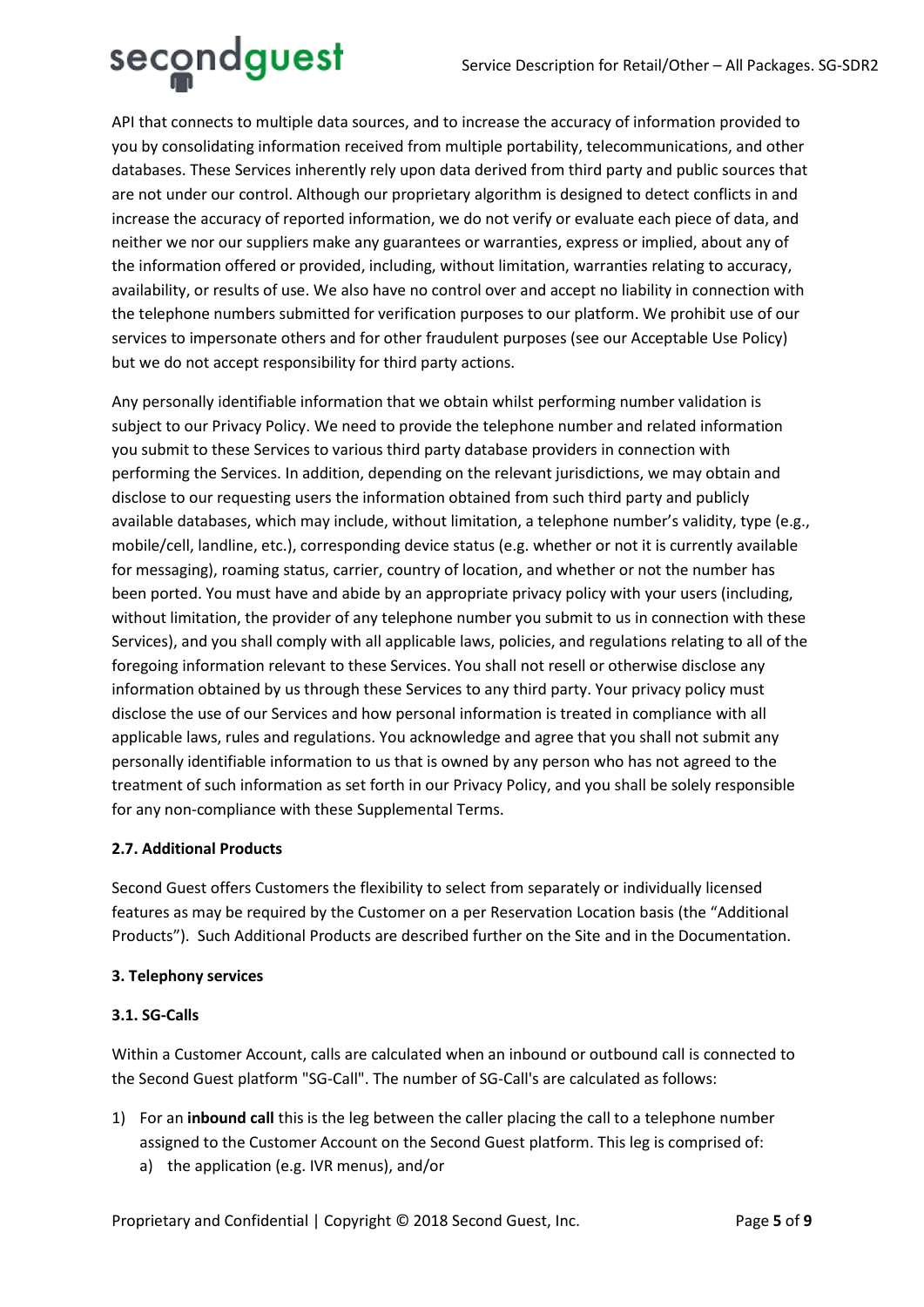

- b) queue, and/or
- c) the caller speaking to a User (defined below) including transfers and holds, and/or
- d) the caller completing a survey.
- 2) For an **outbound call** this is the leg between the User placing an outbound call via selecting the Page via Call option and the Second Guest platform (also known as the egress leg from the platform to User). A call will be charged if the platform connects to the called party or a voicemail system or, if there is ring-no-answer and the platform eventually disconnects the outbound call.

# **3.2. Fair Use Policy**

SG-Calls are subject to a fair use policy, this is because we have decided to meter a call itself, rather than the duration of that call. We anticipate that your average call duration for the purposes of phone call based page notifications will be 17 seconds, a period of sustained deviation above this may at the Supplier's sole discretion result in the Supplier needing to either; redefine the quantity of such phone call based pages included in your Package (thereby converting your Package to a customized Package if not already), or to increase the price of your Package.

## Important Notes:

- 1) All SG-Call's used, whether purchased on an Overage basis, or as part of Packages or Additional Packages are counted as an SG-Call
- 2) All purchased SG-Call's from any of the packages described herein are not accumulated (pooled) into a Second Guest account-wide allowance of calls and are instead metered on a per Reservation Location basis.
- 3) Any unused, remaining SG-Call's at the end of each month will expire and will not therefore carry-over to the following month.

# **4. SMS Messaging Based Services**

Second Guest provides and uses messaging services from third party messaging service providers in its provision of Short Message Services (SMS) services to its customers. It enables customers to dynamically send SMS messages including a "From" field, one or more destination phone numbers, the destination country, and the text message itself.

#### **4.1. Multi-part SMS Messages**

Depending on the number of characters in the text message, Second Guest may send the SMS in multiple parts. Each part can contain up to 160 characters although the exact number of characters depends on the alphabet being used in the message. The parts are reassembled into a single SMS message on the recipient's handset (mobile or cell phone).

Each part of the message is charged as one SMS message.

Important Notes:

1) All purchased SMS from any of the packages described herein are not accumulated (pooled) into a Second Guest account-wide allowance of calls and are instead metered on a per Reservation Location basis.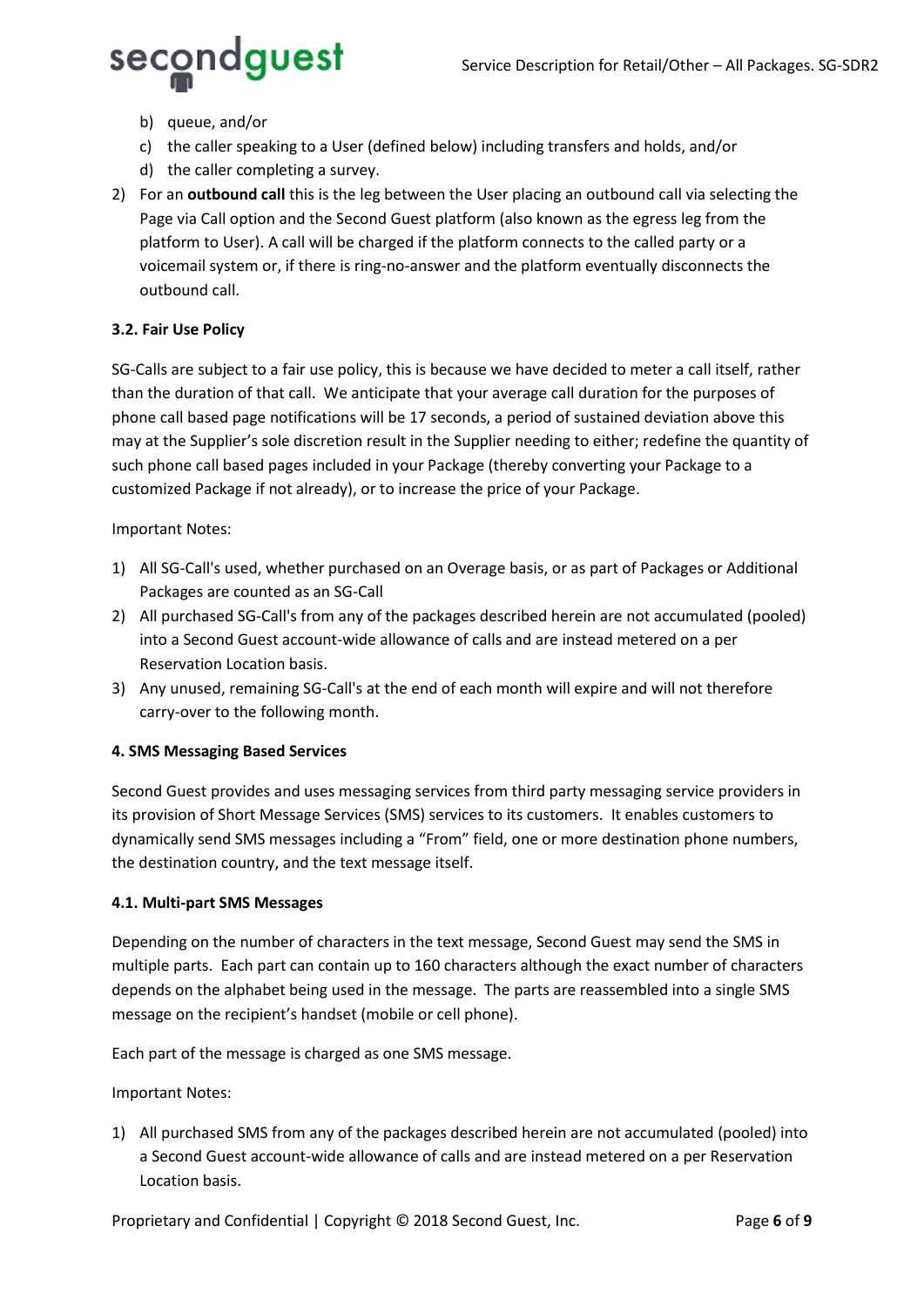

2) Any unused, remaining SMS at the end of each month will expire and will not therefore carryover to the following month.

#### **5. Packages**

Packages are available to purchase as follows:

- 1. Retail/Other Custom;
	- a. Packages with Allowances which are designated for either Domestic or International use.
	- b. Customer can select their Allowances, subject to minimum Fees as may be applicable, when placing an Order.
	- c. Customer can determine their preferred Additional Products, subject to minimum Fees as may be applicable, when placing an Order.
- 2. Retail/Other Pay Go;
	- a. This Package shall have the attributes defined in Section 6, titled Pay Go.

**Note:** Once a Customer decides on a Package they will remain on this Package for the duration of the current Initial Term, or Subsequent Term. A Customer may operate different Reservation Locations on different Packages thereby buying a mixture of Packages.

#### **6. Pay Go**

"Pay Go" means all attributes, taken together, as set out in this Section 6.

#### **6.1. Pay as you go with no Allowances or Overage**

Both Allowances and Overage, are not applicable to each Reservation Location operating on a Pay Go basis.

As such Guests and telephony traffic (SG-Calls or SMS, and whether Domestic or International) will instead be metered and charged on a usage basis.

The Customer can not apply unused Allowances from another Package to Reservation Locations operating on a Pay Go basis.

#### **6.2. Eligibility**

In order to be eligible for Pay Go the Customer must be domiciled in either the United States or Canada. The Customer must notify the Supplier (email confirmation by each Party shall be sufficient) of each applicable Reservation Location within the applicable Customer Account that the Customer wishes to participate in Pay Go, the Supplier will then set the Reservation Locations license accordingly. When a newly created Reservation Location within a Customer Account defaults to participating in Pay Go no such notice is required.

Pay Go is only available via an Online Order, with each purchase of Account Credit constituting such and all payments to be made at the time of the Online Order and only via paypal (using either a credit card, debit card or paypal account). For the avoidance of doubt; no other methods of payment, besides paypal, are acceptable for applicable Online Orders or Pay Go Fees.

Proprietary and Confidential | Copyright © 2018 Second Guest, Inc. Page **7** of 9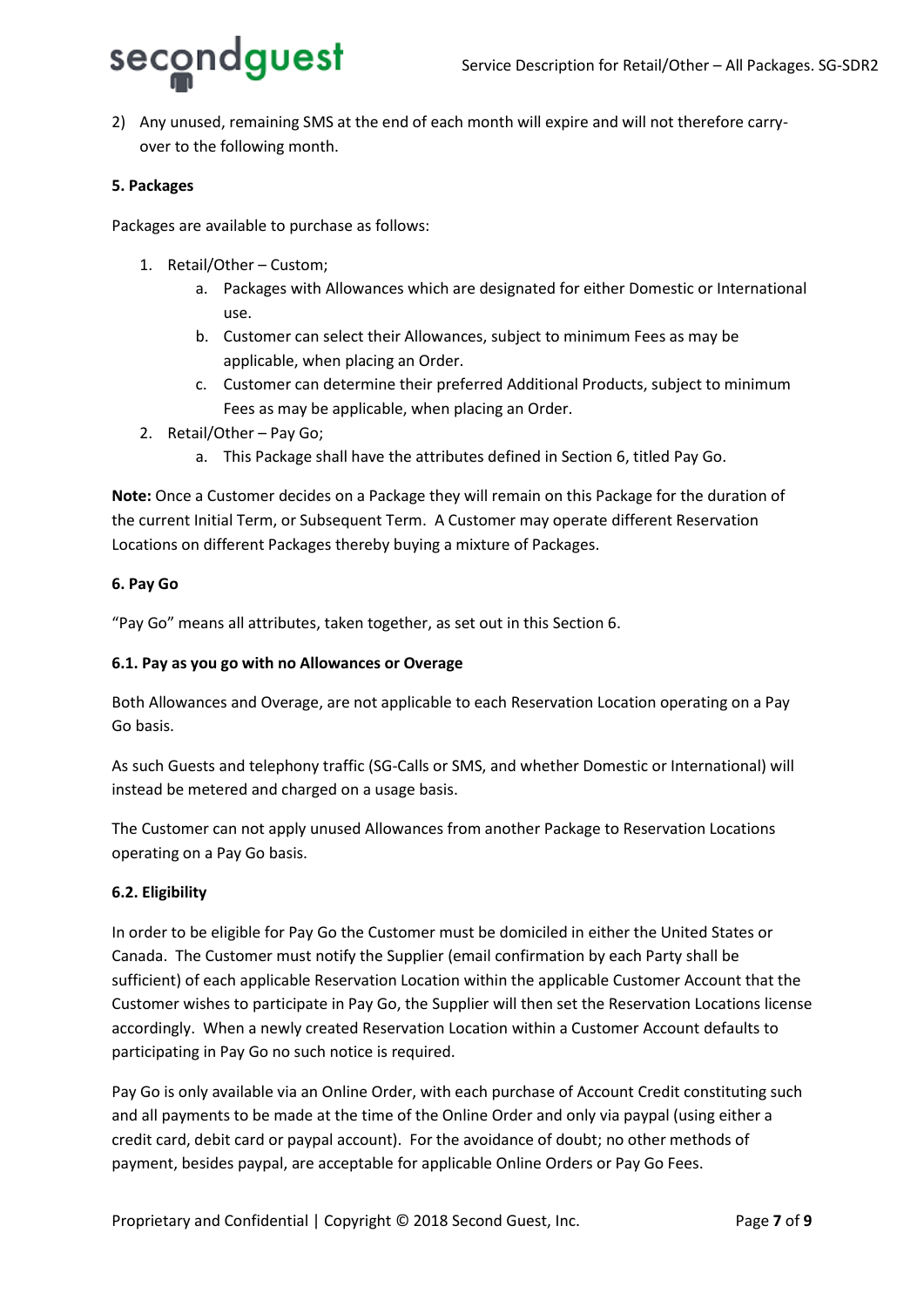![](_page_7_Picture_1.jpeg)

# **6.3. Account Credit and Charging**

Customer must purchase prepaid Account credit in advance. All Pay Go Fees will be deducted from the Customer Account credit balance either at; the time incurred; or they become due; or shortly thereafter. Any Pay Go Fees charged and paid are non-refundable.

Account credit purchased is non-refundable. Any unused Account credit will expire 6 months after purchase with no refund due, unless otherwise stated on; the Order; or the Pay Go Rate Card; or the Plan – as may be applicable.

Without prejudice to any other right or remedy that it may have, If the Customer Account does maintain a positive credit balance, the Supplier may suspend all Services until payment has been made in full. Customer is responsible for monitoring their Account credit balance and making further purchases of Account credit as necessary in order to ensure continued Service.

#### **6.4. Invoicing**

The Supplier will not send the Customer invoices. Instead the Customer will receive a paypal receipt directly from paypal for each purchase of Account credit. Invoices will be automatically generated and made available for download via the Site on the first (1st) day of each calendar month. Each such invoice will cover any applicable charges incurred during the previous calendar month.

## **6.5. Pay Go Fees**

"Pay Go Fees" means all such charges for Subscription Services as applicable to each Reservation Location operating on a Pay Go basis which will incur fees that may include:

- 1) A base recurring fee per calendar month, applicable based upon the Subscription Services purchased and irrespective of actual usage. Any such fees will be calculated and chargeable upon the first (1st) day of the applicable calendar month, except for the initial calendar month in which such fees are applicable when they'll be charged immediately on a pro-rated basis (to cover the remaining days in the applicable calendar month).
- 2) A recurring fee per Additional Product per calendar month, applicable based upon the Subscription Services purchased and irrespective of actual usage. Any such fees will be calculated and chargeable upon the first (1st) day of the applicable calendar month, except for the initial calendar month in which such fees are applicable when they'll be charged immediately on a pro-rated basis (to cover the remaining days in the applicable calendar month).
- 3) A usage fee for each Guest, SG-Call (whether Domestic or International) and SMS (whether Domestic or International).
- 4) A percentage uplift applied to all usage fees for Guests, SG-Calls and SMS for each Customer selected Additional Product charged for on a percentage uplift basis, irrespective of whether such Additional Product is; actively used; or not actively used; or used by a given Guest; or used by a given User.

All such Pay Go Fees will be charged at the rates set out in the Pay Go Rate Card. Supplier reserves the right to change the Pay Go Rate Card from time to time. Customer's continued use of the Services after a price change becomes effective constitutes Customer's agreement to pay the changed amount.

Proprietary and Confidential | Copyright © 2018 Second Guest, Inc. Page 8 of 9